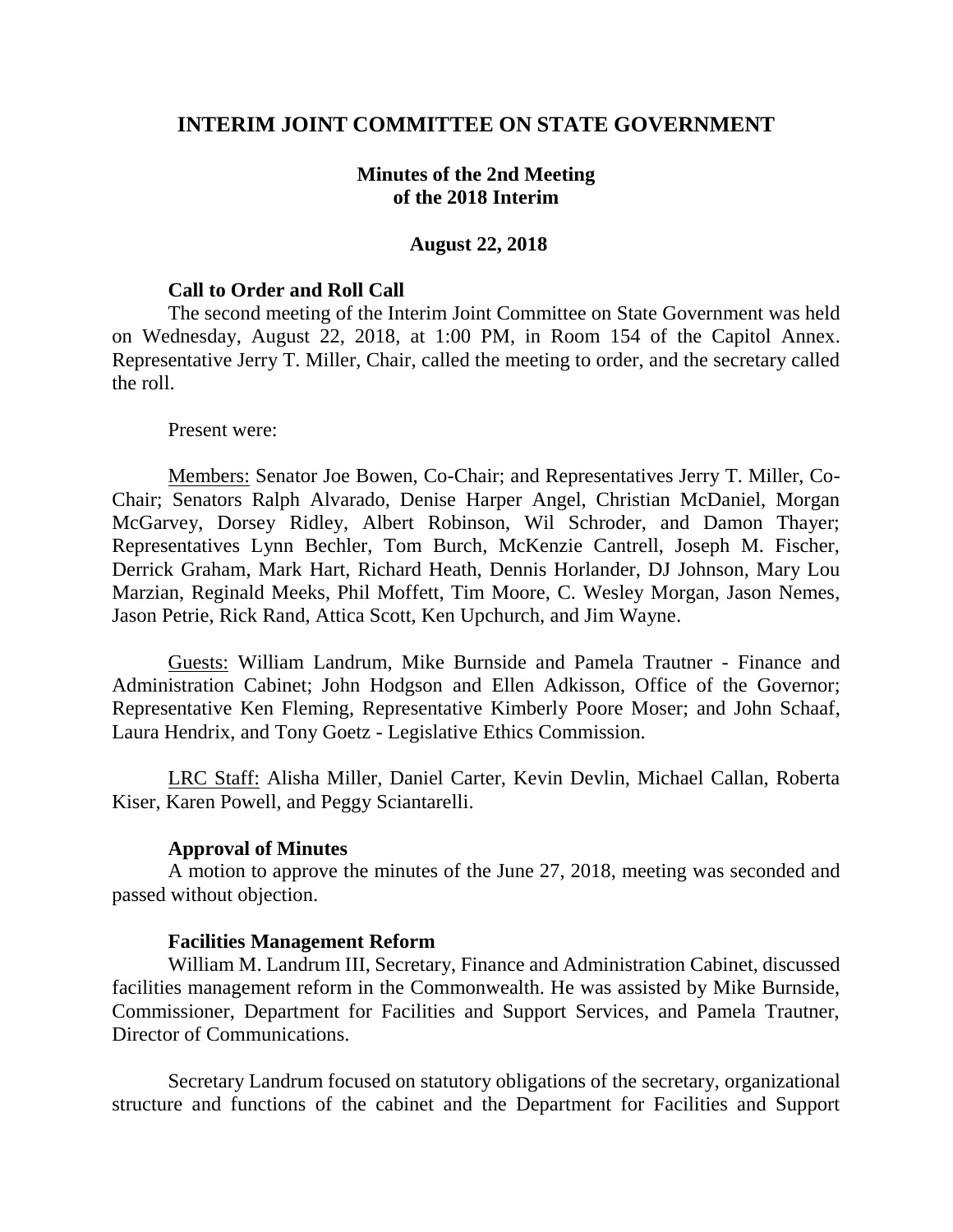Services, reducing the footprint of state government, maintenance of infrastructure, deferred maintenance of aging facilities, and developing and maintaining partnerships with local governments and the private sector.

The cabinet is the primary support agency for state government, with 1,595 state employees, 412 contract employees, and a FY 2019 budget of \$925.7 million. The cabinet focuses on the procurement of goods and services, finance and accounting operations, debt management, IT infrastructure, collection of fees and taxes, as well as the daily management of state buildings. The cabinet provides direct support for counties with populations of 70,000 or more. Five percent of the budget is allocated for facilities management; debt service and county costs comprise 55 percent. The secretary approves all contracts and master agreements within the model procurement program, works closely with the Government Contract Review Committee, signs all state property leases, and deals with protests. Secretary Landrum later explained that the protests relate to the Model Procurement Code.

The Department for Facilities and Support Services is organized into the Office of Facility Development and Efficiency, the Division of Real Properties, the Division of Surplus Properties, the Division of Historic Properties, and the Office of Building and Mechanical Services. Included within the department's purview are project management, contracting and procurement, landscape design, the floral clock and other plantings, and special activities such as the Derby breakfast, the Christmas tree lighting, and inaugurations. The number of employees has been reduced from 500 to 256; there are approximately 40 contract employees; a dozen or more prisoners are available to assist in daily duties.

In the Office of Facility Development and Efficiency, the Division of Engineering and Contract Administration oversees all capital construction projects for state agencies, except highway projects and projects for the Administrative Office of the Courts, K-12 schools, and universities that have opted out. The Division of Facility Efficiency tracks energy usage and expenditures through the Commonwealth Energy Management and Control System (CEMCS - see "kyenergydashboard.ky.gov"). The office also manages the Energy Savings Performance Contracting (ESPC) program, which includes more than 1,300 buildings. This program has saved approximately \$25 million since 2009.

The Division of Real Properties is involved in space management for the 385,000 square foot building that will be built in downtown Frankfort to replace the Capital Plaza Tower. Secretary Landrum said he signs more than 1,000 leases for state government every year, and his goal is to reduce the footprint of state government. The number of public service employees located in downtown buildings will increase to about 4,000 when the new building is completed. The consolidation will lead to improved command and control within state government.

Committee meeting materials may be accessed online at http://www.lrc.ky.gov/CommitteeMeetingDocuments/33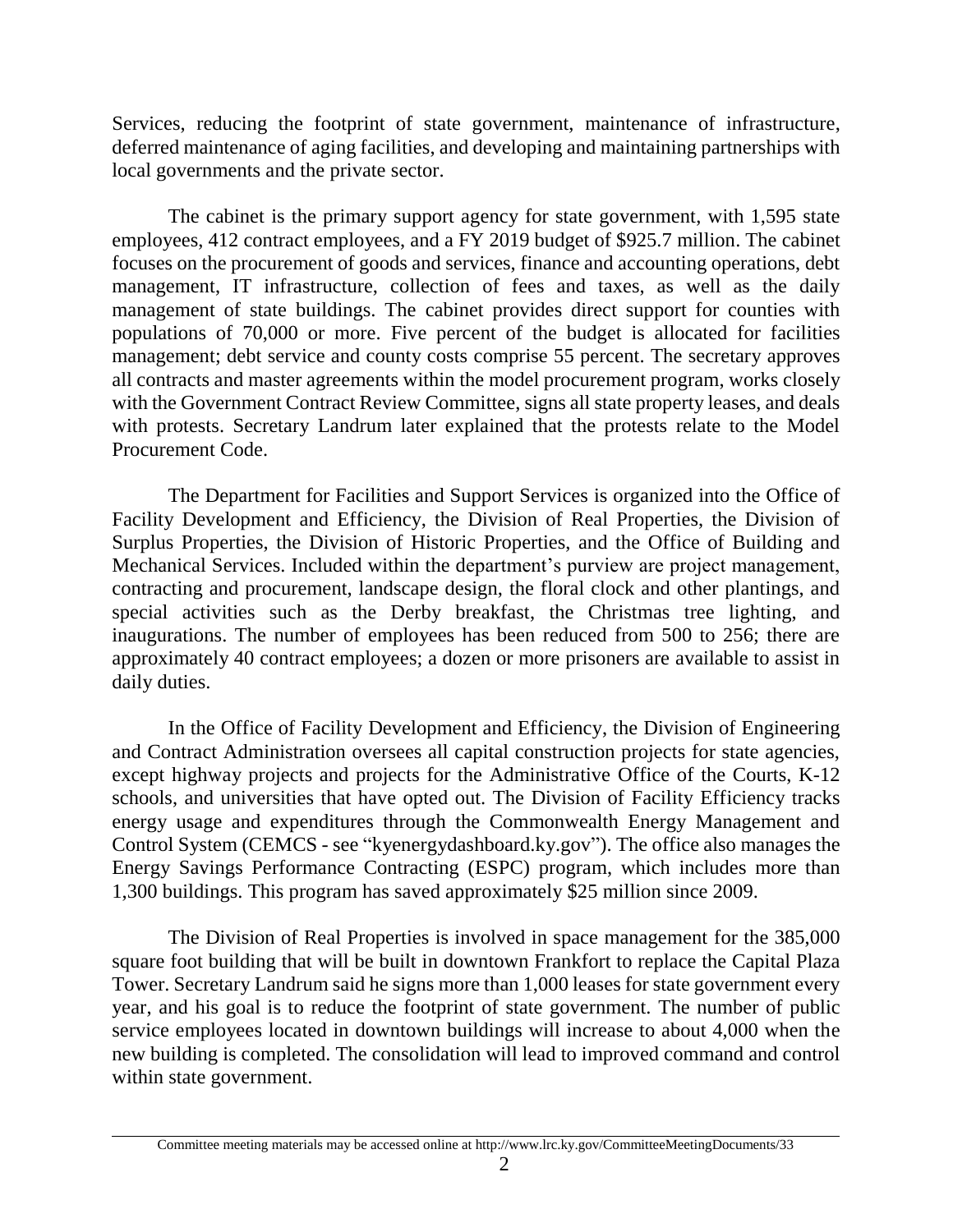Secretary Landrum said the Division of Surplus Properties administers the Federal Surplus Personal Property Program. Just before Christmas 2017, the division provided excess FEMA meal kits valued at \$2.7 million to Kentucky food banks by paying only \$95,000 in shipping costs. The division is taking advantage of the international website "GovDeals.com" to dispose of surplus property. Surplus property sales grossed \$5.5 million in FY 2018, with \$3.8 million returned to state agencies. Cleanup of the Capital Plaza Tower involved three sales and removal of 48 tons of scrap metal. More than 971 filing cabinets, 337 desks, 260 bookcases, shelving, telephones, couches, and 1,200 chairs were sold.

The Division of Historic Properties is charged with preservation and maintenance of state-owned historic buildings and sites, managing and advising on preservation of all Finance-owned structures over 50 years old, and inventory and maintenance of state-owned furnishings, artifacts, and objects of art. Preservation of state-owned properties is important and a primary focus. When the Capitol exterior was cleaned recently, the state saved \$400,000 and was able to clean the east, west, and south sides for less than it cost to clean the front—as a result of repealing prevailing wage. The goals is to clean the dome if funding is available.

The Office of Building and Mechanical Services manages more than 4 million square feet of office space and 497 acres, including 76 state-owned buildings and 341 acres in Franklin County. There are 18 other state-owned buildings across the Commonwealth and the Division of Mechanical Services and the Division of Building Services. The latter is responsible for janitorial services, construction projects under \$250,000, and landscaping and grounds maintenance for all Finance-owned buildings. The division maintains seven greenhouses, plants 18,000 bulbs every year on the Capitol grounds, and spends approximately \$40,000 each year for labor and plants.

Secretary Landrum said the primary focus of facilities management reform is to reduce the footprint of state government, take care of property, and develop and maintain partnerships. He is trying to return property to the tax rolls. He has been able to eliminate three pedways and one parking garage in Lexington and 12 buildings throughout the state, with about \$8.2 million in appraised value returned to the state. He likes to convey property to local governments, giving them direct control and the opportunity to maintain the property. Examples include the Morehead Youth Development Center in Rowan County, the city of Harlan's workforce development office, and the Stephen Foster Story production in Bardstown's My Old Kentucky Home State Park. In addition to the cleaning of the Capitol façade, other maintenance projects have included the Capitol Annex terrace brick replacement, Annex parking garage ramp repair and resurfacing, and L&N Building renovations. The state has \$194 million in deferred maintenance in Frankfort. The cabinet is working with LRC to upgrade and soundproof the Annex Speaker's Office and to upgrade the HVAC system on the Capitol fourth floor. Both projects are expected to be complete before start of the 2019 legislative session.

Committee meeting materials may be accessed online at http://www.lrc.ky.gov/CommitteeMeetingDocuments/33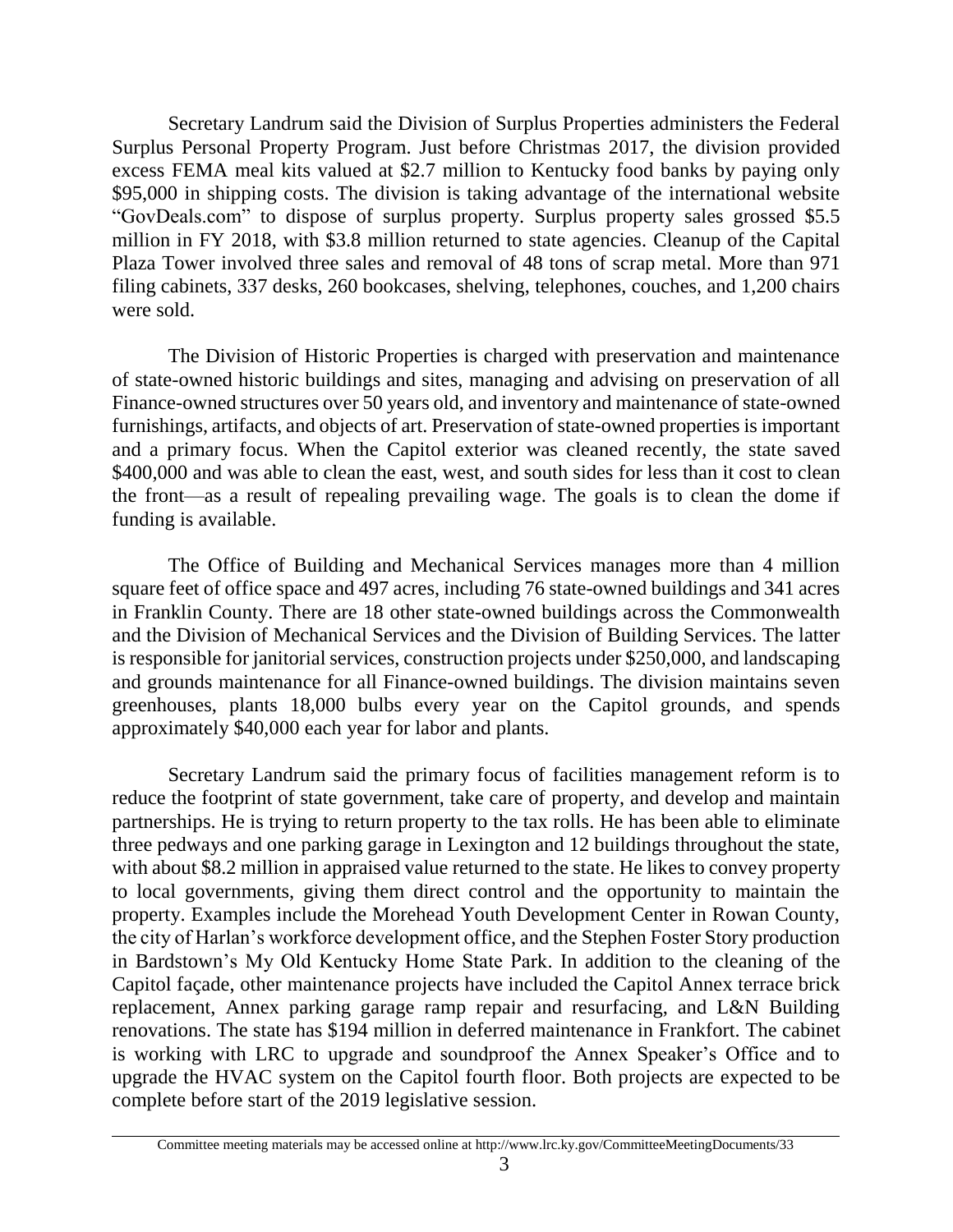Secretary Landrum emphasized the importance of developing and maintaining partnerships with the private sector and local governments. The cabinet is working with Frankfort Mayor Bill May and Franklin County Judge/Executive Huston Wells on redevelopment of the land where the Frankfort Convention Center and Fountain Place Shops once stood. He discussed current public/private partnerships (P3s), which included the health clinic opened by the Personnel Cabinet outside Frankfort, the \$207 million Kentucky International Convention Center, renovation at Beaver Dam State Park, and the Department for the Blind's provision of food service in the Capitol Annex, Transportation Building, Health and Family Services Building, and 300 Building. The new office building to be constructed in the Capital Plaza area will not have a cafeteria.

Representative Meeks asked whether there has been a policy change regarding access to the Capitol. He said that several times this summer groups of citizens were denied access to the building. Secretary Landrum said he is reviewing the policy relating to access to all state buildings in the interest of best serving all citizens. The review will involve a partnership with 8-10 different organizations, including LRC. Representative Meeks requested that Secretary Landrum provide documentation of the policy, and he agreed to do so*.* Answering other questions from Representative Meeks, the secretary and Mr. Burnside said they were not aware that people had been forced to stand in the rain when trying to enter a government building in Louisville  $(6<sup>th</sup>$  and Cedar Streets) but would look into it. They also had not heard of any problems regarding handicapped access to the Capitol.

Representative Wayne asked whether there has been an analysis of deferred maintenance and upgrade needs for the state parks. Secretary Landrum said that he is working with Donnie Holland, Commissioner of Parks, and Don Parkinson, Secretary of the Tourism, Arts and Heritage Cabinet. He has met with all of the marina owners. Commissioner Holland is identifying deferred maintenance priorities, with safety as a primary focus. When Representative Wayne asked whether the analysis would be available for consideration in the 2020 budget, Secretary Landrum said he believes it is on track to ensure that whatever needs to be done can be included in budget requests. Available funds are being used to address safety hazards. In the future, some park operations might be leased or deeded to local governments, with the stipulation that the park would have to be maintained as it currently exists; if not, it would revert to the state. Representative Wayne said the parks have been shepherded and guided centrally in Frankfort in a very effective way for decades and that leasing of parks would be a major change. He asked whether the secretary could return to another interim committee meeting to discuss this. Secretary Landrum said he would be happy to, along with officials of the Tourism Cabinet. He is looking at opportunities for local governments, in conjunction with the state, to help support and maintain the parks. He cited the new Stephen Foster stage in Bardstown as an example of a lease partnership with a local community. He emphasized that the goal is to develop partnerships, not to dismantle the state parks system. Representative Miller said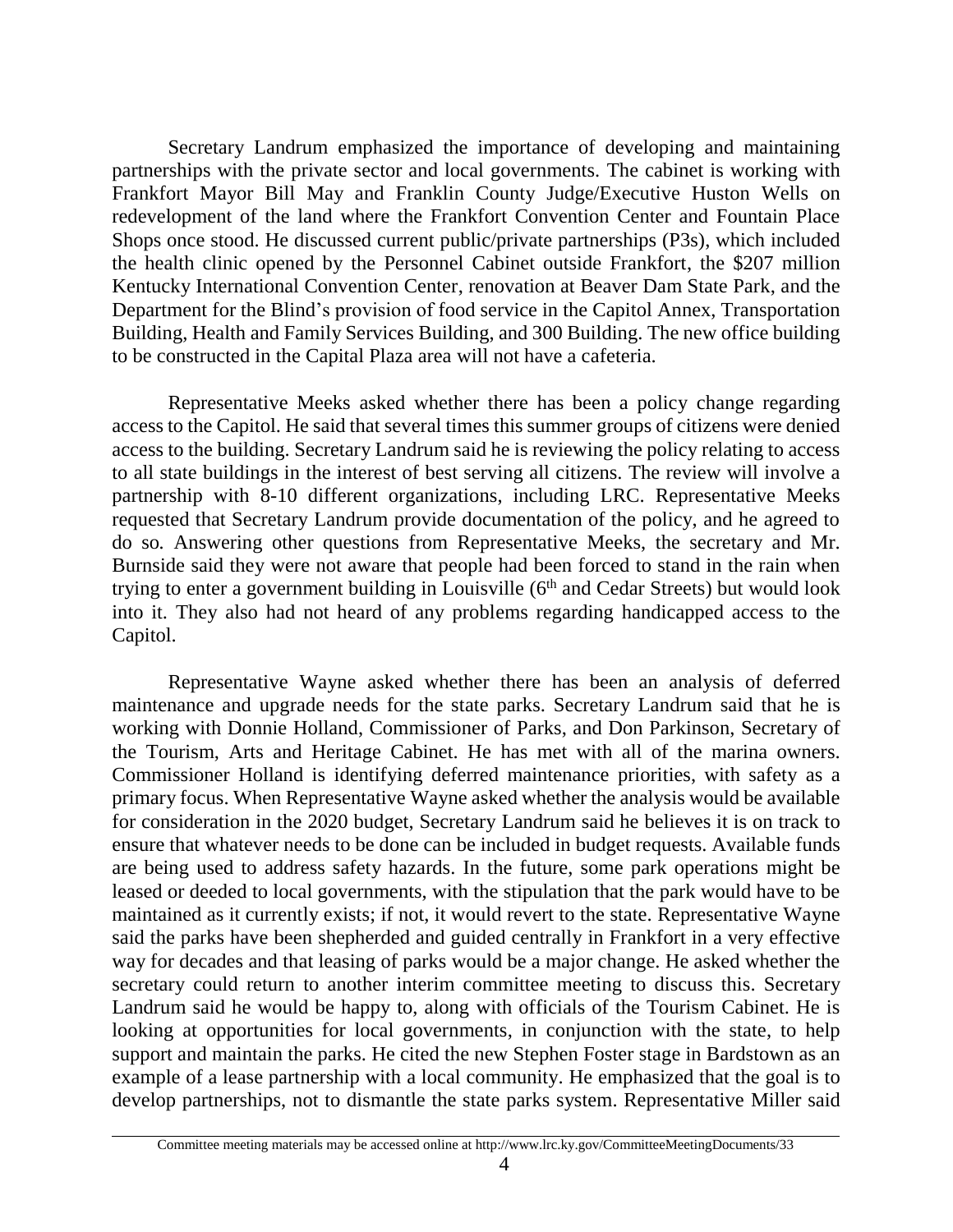he believes similar arrangements had been established for Ben Hawes State Park and Fishtrap Lake State Park during Governor Beshear's administration. He said the committee would look forward to hearing more about the proposal.

Representative Graham thanked the secretary for working with Frankfort and Franklin County officials and asked him to clarify the state's plans for the area where the convention center once stood. Secretary Landrum said his objective from the beginning was to turn that property over to a private developer, who would remove it from state and local government tax rolls and place it in the private sector as a taxable mixed-use state property. He has signed a Memorandum of Agreement with the local government to help them determine what they want on that property. City and county officials are in control of the property now. They will oversee the procurement process and select the developer. The state will not dictate what goes on the property.

Representative Graham said that SB 223 and SB 125 were introduced in the 2018 Regular Session to authorize use of eminent domain in connection with KCNA (Kentucky Communications Network Authority). He asked whether eminent domain had been exercised and said he would like to know why the legislation was not pursued. Secretary Landrum said that KCNA had been moving forward independently with the contractor, Macquarie Capital, and Black & Veatch, the subcontractor. He said he does not plan to exercise his power of eminent domain and would use it only as a last resort. He said he is not familiar with the Senate bills but would be glad to relay that question to KCNA Executive Director Phillip Brown.

Senator Bowen said that the condition of Kentucky state parks is not unique. Parks in other states are also challenged and that changing the model or business plan for the parks would not be unique. The state deeded Ben Hawes State Park to Owensboro. When Senator Bowen asked about the state's involvement in Frankfort's Friday evening concerts, Secretary Landrum said the state's role was to assist in setup for the performances Representative Graham said that the Friday night concerts in Frankfort are only one example of city and county and state governments working together. He would like to make it clear that the city of Frankfort is not just taking from the state but is also giving back.

Representative Scott asked whether the secretary's statutory obligation relating to protest applied to the protests by persons who were denied access to the Capitol building. Secretary Landrum said it relates only to Chapter 45A, the Model Procurement Code, and his role in handling protests by bidders participating in the procurement process.

Senator Thayer said that alternatives such as privatization and deeding to local governments should be considered. He does not believe a park has to be profitable but should at least meet a certain level of usage and should favorably impact the local economy. He asked what metrics are considered when the Department of Parks decides where to allocate money for maintenance and repairs. Secretary Landrum said that some parks are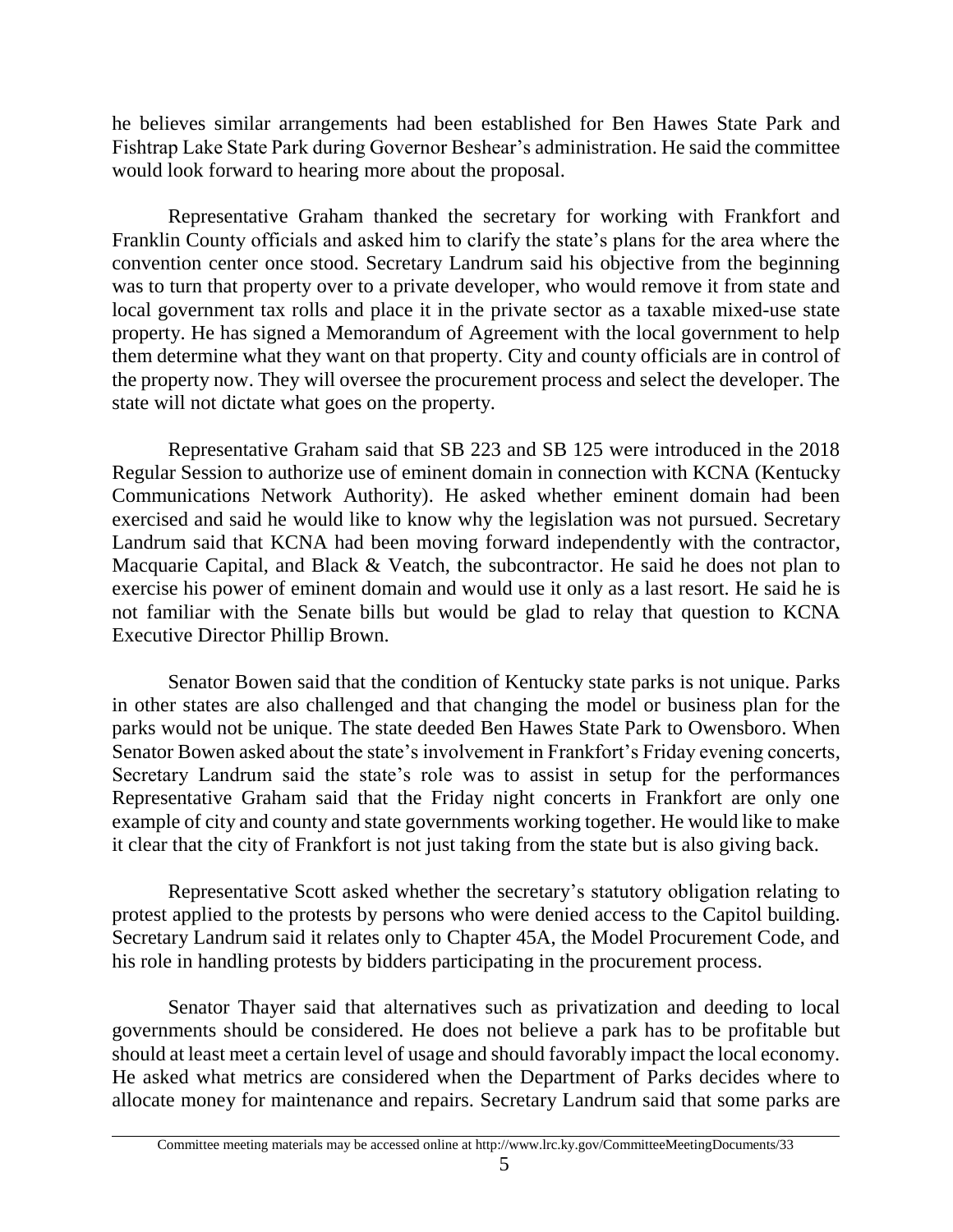in poor condition. Commissioner Holland and Secretary Parkinson are the primary decision makers and have visited all of the parks. They look at usage trends and the ability of a park to self-sustain. Feasibility studies play a significant role, and safety is a primary focus. Secretary Landrum said funds are limited and that he is trying to help the parks self-sustain by developing partnerships with local governments and local businesses—with golf courses and marinas, for example.

Responding to Representative Cantrell, Secretary Landrum said that security personnel recommended soundproofing the speaker's office and replacing a glass door with a solid door. Conversation in the office can be heard in adjoining areas. Representative Cantrell said these changes raise questions for her regarding public access. The West Virginia Supreme Court was recently impeached for lavish spending on office accommodations.

## **Governor's Red Tape Reduction Initiative**

John Hodgson, Operations Director in the Governor's Office, and Ellen Adkisson, Legislative Liaison, testified about the Red Tape Reduction Initiative (RTR), launched by Governor Bevin in July 2016.

Mr. Hodgson focused on growth in the number of administrative regulations from 1975 to 2015, the goals and status of red tape reduction, success stories, pro-business regulation changes, and next steps in the process. The number of administrative regulations has grown steadily in the past 40 years and by 2015 occupied 14 full volumes. Some regulations were dated. In 2016, Kentucky still had a regulation to require that alcohol transported by a retailer from a railroad depot be pulled by a horse and cart. The goals of red tape reduction are to repeal obsolete regulations and amend overly restrictive ones, create the least restrictive regulatory environment without compromising public health or safety, align with federal requirements, avoid inconsistencies and unnecessary duplication, and make regulations easier to consistently update by modernizing and digitizing the regulatory code and process.

There are more than 4,700 regulations. So far, 2,208, or 47 percent, have been reviewed, with 395 repealed and 787 amended. Of those reviewed, 54 percent required repeal or amending. The goal is to eliminate or revise one-third of all regulations by the end of 2019.

Mr. Hodgson discussed RTR success stories, examples of improved service and probusiness regulation changes. Elimination of the "cut rule" reintroduced pro wrestling to Kentucky. The Transportation Cabinet's online system streamlines submission of documents by Kentucky's approximately 140,000 CDL holders and makes it easier for small businesses to operate. A new metal commodities over-weight hauling permit enhances the competitive landscape by enabling aluminum and other metal industries to receive the same benefits extended to the steel industry. The Department of Housing,

Committee meeting materials may be accessed online at http://www.lrc.ky.gov/CommitteeMeetingDocuments/33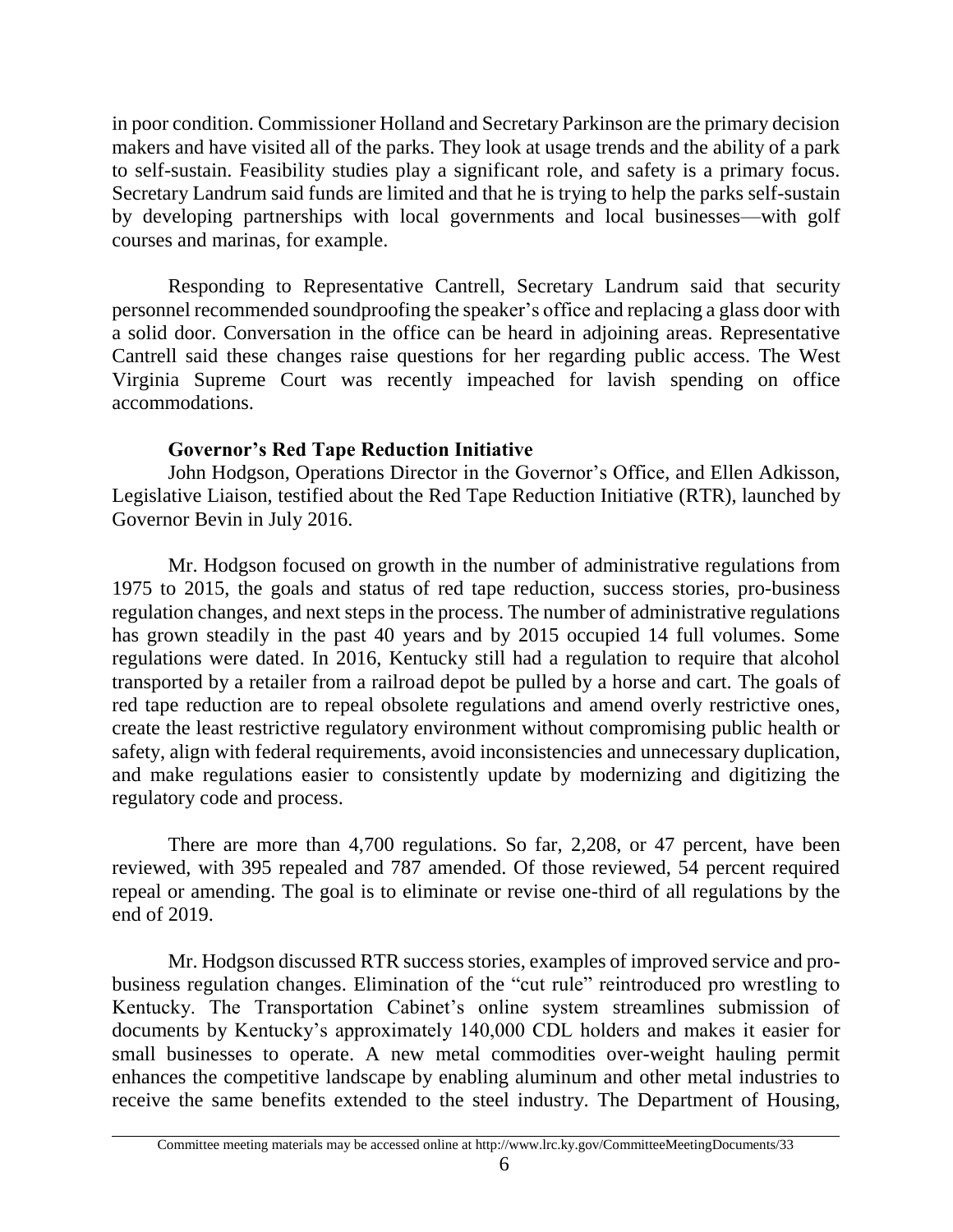Buildings and Construction (HBC) has reduced review time of construction plans by 90 percent. In 2018, HBC's Plumbing Division is beginning live skype inspections, which saves time and travel costs and speeds up construction. The Kentucky Claims Commission was reorganized and streamlined, saving over \$300,000 annually, and clearing a six-year backlog of payments to crime victims. The Kentucky Real Estate Authority was reorganized and streamlined, with a reduction in staffing, costs and office space. Online licensing was implemented and has improved service time significantly. The requirement for cast iron piping in buildings over 45 feet tall was eliminated, saving the industry millions without compromising safety. The Department of Professional Licensing in the Public Protection Cabinet streamlined occupational licensing, using an online licensing application for 23 boards and registries. The Department of Insurance eliminated a regulation requiring privacy notices to be mailed annually. Instead, they are mailed only if there is a change, thereby saving insurance companies millions of dollars with no negative effect on consumers. The Energy and Environment Cabinet successfully petitioned the federal Environmental Protection Agency to drop the reformulated gasoline requirement for northern Kentucky, saving citizens 18 cents per gallon starting July 1, 2018.

Mr. Hodgson said that next steps in the RTR program include continuing toward updating, digitization and modernization of regulatory promulgation, synchronization of state and federal requirements, and reduction in institutional hesitation.

Representative Fischer expressed appreciation for the change in the reformulated gasoline requirement for northern Kentucky and said it is saving money. He has long favored passing a Kentucky Regulations from the Executive in Need of Scrutiny (REINS) Act, which would make a regulation subject to review and approval by the legislature if compliance costs exceeded \$500,000. He asked how the Governor would view passage of a REINS Act. Mr. Hodgson said the Governor was in favor of the spirit of 2017 HB 50, and that a REINS Act would appear to be in the same spirit.

Representative Cantrell said she had been reviewing regulations relating to the Medicaid program and the proposed waiver and that rollback of expanded Medicaid would deny coverage to more than 95,000 people who work in low-wage jobs and cannot afford to pay for health care. She questioned how this would be in accord with the goal of RTR to create the least restrictive regulatory environment without compromising public health or safety. Mr. Hodgson said RTR is intended to improve overall efficiency of state government. The Medicaid waiver process is outside his area of expertise, but he understands that it has had extensive review by the Cabinet for Health and Family Services (CHFS) and the federal government. Ms. Adkisson said she would defer questions about the Medicaid waiver to CHFS.

Representative Morgan said that the Department of Alcoholic Beverage Control (ABC) has been requiring a 3-year waiting period for transfer of certain alcohol licenses. The chief counsel of ABC informed him that there is no regulation or statute that prohibits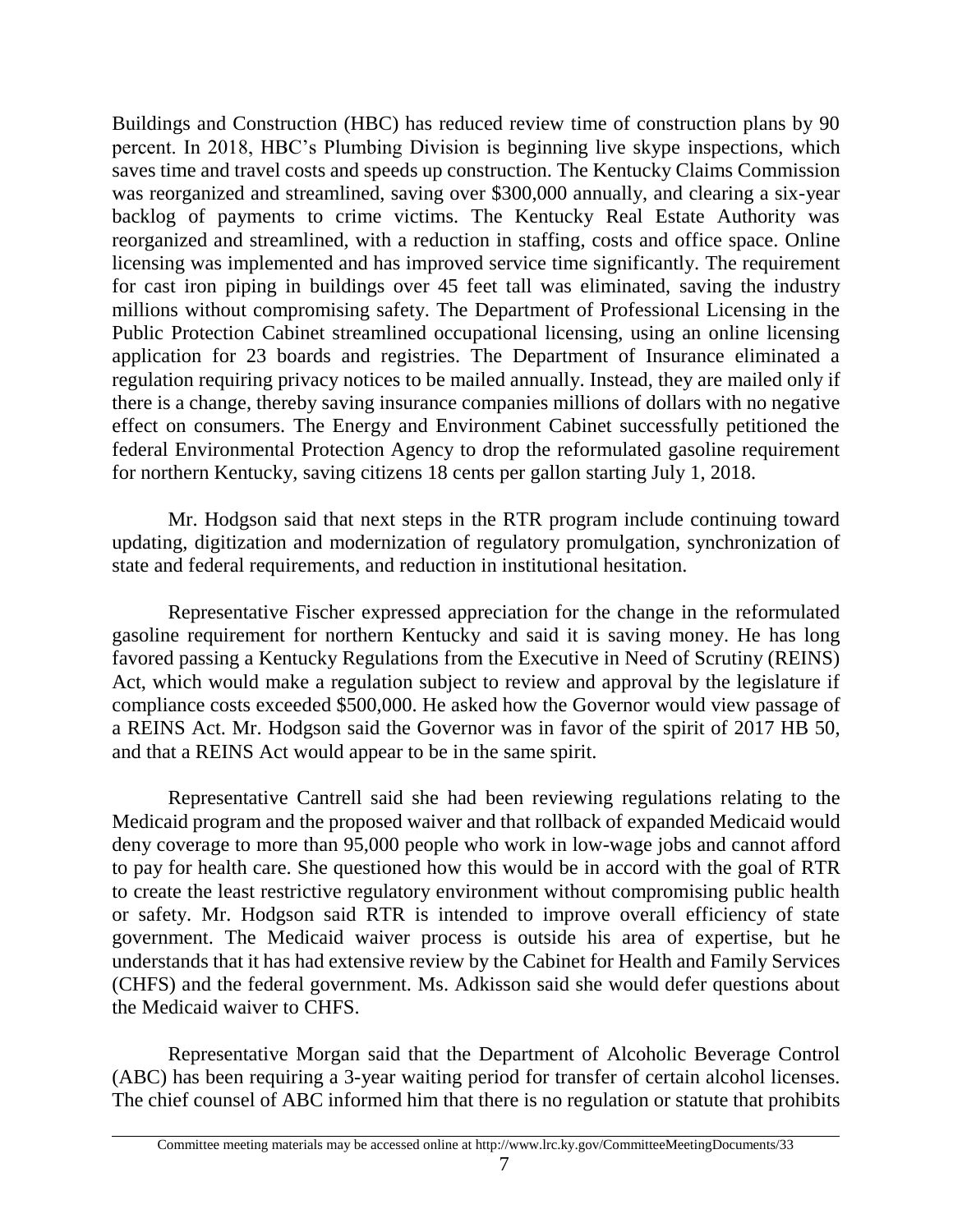transfer of a license for three years. He has inquired about this restriction multiple times but been unable to get a satisfactory answer. He questioned why this is being done if state government is really interested in creating a less restrictive regulatory environment and streamlining procedures. Mr. Hodgson said his presentation was geared toward the red tape reduction process and overall results and that he is not prepared to address the content of any regulation*.* RTR's website (redtapereduction.com) offers the opportunity to submit questions, comments, and suggestions relating to regulations. Representative Morgan said he appreciates Mr. Hodgson's answer. He said it would behoove everyone to learn the reason for the license transfer restriction*.*

Representative Miller said he would be interested in knowing the current number of regulation volumes, compared to 2015's total of 14 volumes*.* 

## **Proposed Changes to the Legislative Branch Ethics Code**

Representative Ken Fleming, Representative Kimberly Poore Moser, John Schaaf, Executive Director, Kentucky Legislative Ethics Commission, Laura Hendrix, Counsel for the Commission, and Tony Goetz, commission member, testified.

Representative Fleming discussed 2018 HB 9, which he and Representative Moser sponsored, relating to legislative ethics. The bill passed overwhelmingly in the House but the Senate did not have time to properly vet it. They plan to file similar legislation in 2019. One provision would require the Legislative Ethics Commission to create a 24-hour telephone tip line to allow employees of the legislative branch to report complaints of fraud, theft, ethical or official misconduct, discrimination, harassment, or sexual harassment allegedly committed by legislators, legislative agents, or other persons who interact with legislators or employees of the legislative branch. The intent of the tip line is to provide an improved and comfortable work environment and should not result in the commission being inundated with calls. Review of an audit of the Louisville Metro Council indicated that approximately one percent to two percent of its employees filed complaints from 2010 to 2016. Representative Moser said that HB 9 involved a lot of research by a bicameral, bipartisan task force. The group worked with the private sector and received input from human resource experts. The goal is to provide an efficient reporting mechanism for employees and allow them the comfort of feeling protected in their workplace.

Mr. Schaaf said that the commission unanimously approved recommended changes to the Code of Legislative Ethics in August 2018. The commission worked closely with Representative Fleming on HB 9 and is optimistic that legislation can be developed that everyone will be able to support in the next legislative session*.*

Mr. Schaaf presented the recommended changes:

1. *Create a comprehensive ethical prohibition against discrimination and harassment by legislators and legislative agents against legislative employees, legislators,*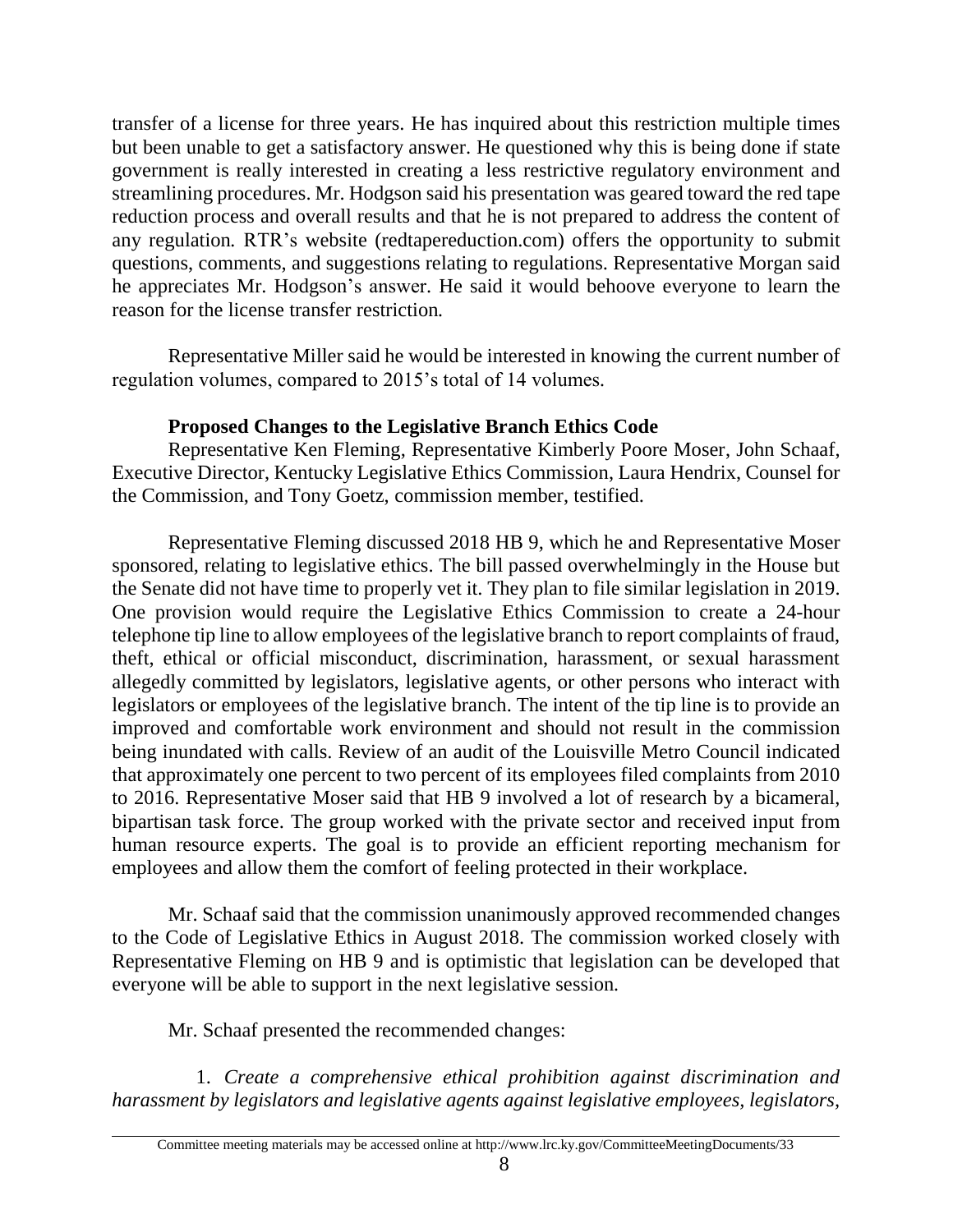*or legislative agents. This would include provisions similar to 2018 HB 9 and includes the following: It would specifically define "discrimination," "workplace harassment," and "sexual harassment" as actions that violate either Kentucky or federal statutes, regulations, or case law relating to protected classifications; prohibit legislators, legislative agents, and the LRC director from intentionally engaging in discrimination or workplace harassment against an employee of the legislative branch, legislator, or legislative agent, and provide that a violation is ethical misconduct; permit a legislative employee, legislator, or legislative agent to file a legislative workplace complaint with the Ethics Commission and authorize the commission to investigate and proceed upon receipt of a complaint; specify that the workplace complaint process is voluntary, confidential, and is an option separate from any other reporting process or provision of law that a complainant may choose; provide an expedited process in which the commission will determine facts and attempt to bring an immediate end to inappropriate activity; and if the legislative workplace complaint is not resolved within 30 days, allow the enforcement counsel to file a formal complaint for investigation under the current practices of the commission.* Mr. Schaaf said that formal complaints necessitate a comprehensive investigation. An important aspect of this recommendation is the creation of a separate optional confidential and expedited process. It would give employees an opportunity to come to the commission in a less formal manner but would not foreclose the ability to use LRC's established complaint process, to go to an outside agency with a complaint, or to submit a formal complaint.

2. *Authorize the commission to dismiss a complaint without prejudice via teleconference call, if the complaint or preliminary inquiry is publicly disclosed by the complainant, or the complainant comments publicly about the complaint*. Mr. Schaaf said that preliminary inquiry relating to an ethics complaint is confidential, but the complainant or the respondent (the person against whom the complaint is filed) has the ability to make it public. This recommendation would authorize the commission to meet via teleconference, with the requisite public notice and opportunity for the public to be involved in the teleconference, and to dismiss a complaint if the commission believes it is being used for a political purpose, even though it may have merit.

3. *Clarify that KLEC has authority to adjudicate a complaint filed against a legislator, even if the legislator leaves office after the complaint is filed, as long as the complaint is based upon action that occurred not more than a year prior to the separation from office. Clarify that the commission may adjudicate a complaint filed against a legislative agent up to a year after the agent is no longer a registered legislative agent*. Mr. Schaaf said that two years ago complaints were filed against a legislator who then resigned. During the inquiry process, his attorney argued that he should be immune from answering the complaints. The commission retained jurisdiction over that case and found the legislator in violation of the ethics code. The case was appealed, and the appeal was settled, but the court never ruled that the commission's pursuit of the complaint was out of bounds. The commission feels that the law is solid in its favor, but this recommendation

Committee meeting materials may be accessed online at http://www.lrc.ky.gov/CommitteeMeetingDocuments/33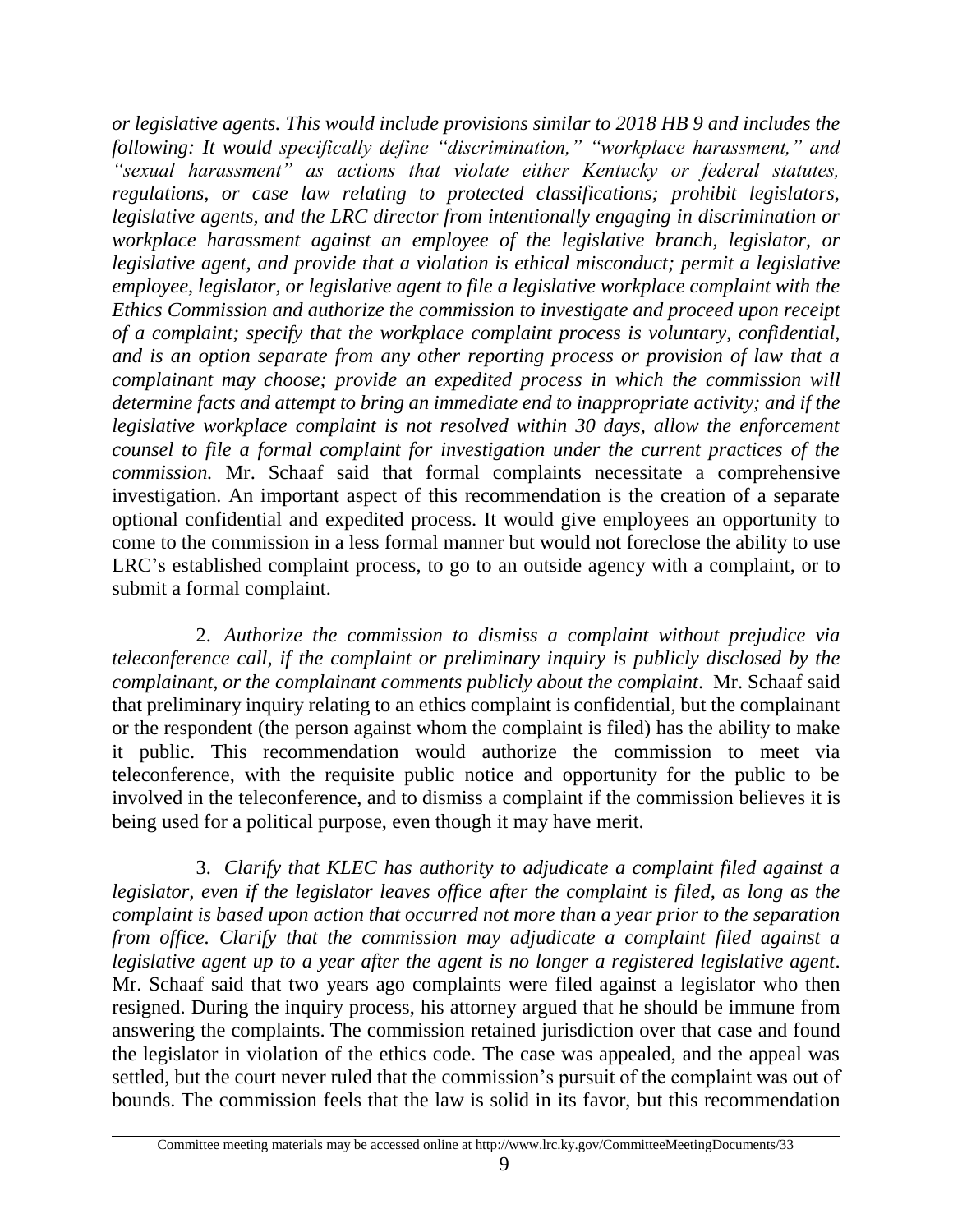would clarify that it would retain jurisdiction when a complaint is based on action that occurred within the year prior to leaving office.

4. *Amend the financial disclosure requirements to include a listing of all outof-state travel associated with the performance of a legislator's duties*. Mr. Schaaf said the commission believes this type of information should be available to the public. One aspect of lobbying that has increased significantly in recent years is the creation of groups that are largely or partly funded by lobbying businesses and organizations. When these groups invite legislators to their meetings, with all expenses paid, the commission views this as another aspect of lobbying. The commission is not trying to regulate this other than to require the travel be reported and made public*.* 

5. *Add a requirement for ethics training for legislative staff and change the commission's Current Issues seminar to two hours. Require that the seminar qualify for continuing legal education credit*. Mr. Schaaf said that staff play an important and helpful role in activities of legislators. Requiring the staff training, which has been done informally in the past, will help staff to stay informed on the issues*.* The commission also feels that the Current Issues seminar for legislators can be effectively done in a two-hour session rather than three hours.

*6. Restrict the political activity of KLEC staff in the same way as commission members are restricted.* Mr. Schaaf said this is a "housekeeping" recommendation to correct an omission from the original 1993 legislation that occurred due to a technical error in drafting an amendment.

Mr. Schaaf said that the General Assembly has complied with the legislative ethics law in an outstanding fashion. The law is a model in the United States. In the 25 years since the ethics code was adopted and the commission was created, with no legislators as members, no legislator has been convicted or indicted for misuse of office. The guidelines established by the law have helped in that regard. He commended the members of the General Assembly their example. The commission wants to help and is always available.

Answering questions from Representative Wayne, Mr. Schaaf said that anyone may file a complaint against a legislator, a legislative candidate, a lobbyist, or an employer of a lobbyist. When a complaint is based on secondhand knowledge, the commission has sometimes pursued it if there is other supporting evidence; in other cases, it has dismissed the complaint.

Representative Wayne said he believes the commission is inconsistent in its rulings, is not reflective of the Commonwealth because its membership is dominated by white males and includes no person of color, operates under no rules, does not require minutes of proceedings or follow Roberts Rules of Order; and does not publicly record votes. It is also unclear whether complainants have standing and whether evidence is admissible in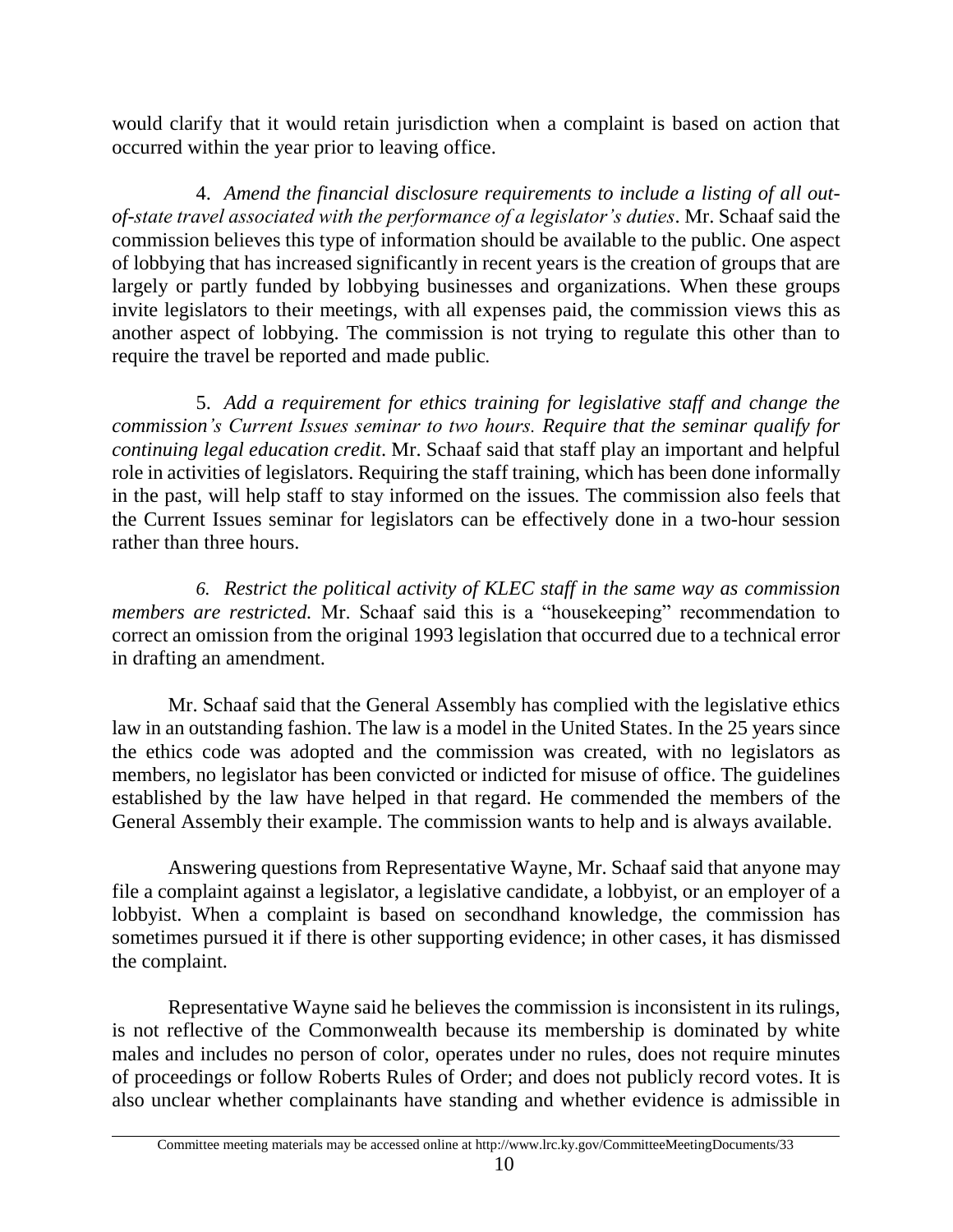court. He said there is a need for transparency and that recommendation #2, which would authorize dismissal of a complaint via teleconference, is a bad idea. It would deny people access to hearings, and it implies political motivation if it is brought during a political year. He complimented Mr. Schaaf for his part in drafting the good 1993 legislation but said he does not think it is functioning correctly.

Mr. Schaaf said the General Assembly establishes the rules by which the commission operates, and he believes that current procedures strike an appropriate balance. The commission often gets complaints close to election time that have no merit, but a politically motivated complaint would not be automatically dismissed if it has merit. The initial investigation is confidential until the commission determines there is probable cause, at which time everything is made public.

Representative Burch commended the recommended changes. He expressed concern about sexual harassment by legislators and said that those found guilty of harassment should not be allowed to serve. He said he worries that the commission could be pressured to not follow through on reports of sexual harassment.

When asked by Representative Cantrell, Representative Fleming said he intends to incorporate the commission's recommended changes in the bill that he and Representative Moser plan to file for the 2019 Regular Session.

Representative Graham applauded the commission for its recommendation to disclose out-of-state travel. He said the public should know where legislators travel in connection with their duties as legislators and who is paying their expenses. He thanked Representatives Fleming and Moser for sponsoring ethics legislation.

Senator Thayer said he disagrees with Representative Wayne. He thinks the commission continues to do a good job establishing guidelines for the Kentucky General Assembly and that they provide solid guidance. He likes recommendation #2, relating to dismissal of a complaint via teleconference. However, if a complaint lacks merit and credibility and is clearly politically motivated, he questioned why it could only be dismissed via teleconference if it is publicly disclosed by the complainant. Mr. Schaaf said he sees Representative Thayer's point and that a decision regarding that would be up to the legislature. Senator Thayer said he supports the recommendation but believes it should go farther and give the commission the opportunity to use teleconference to dismiss a complaint immediately if it is completely without merit and politically motivated. He suggested that recommendation #2 be filed as a stand-alone bill and that an omnibus approach not be used when the recommendations are drafted into legislation. Mr. Goetz spoke in favor of recommendation #2.

Representative Moser said another reason for maintaining confidentiality is to avoid a chilling effect on the reporting of complaints. Transparency is important, but there should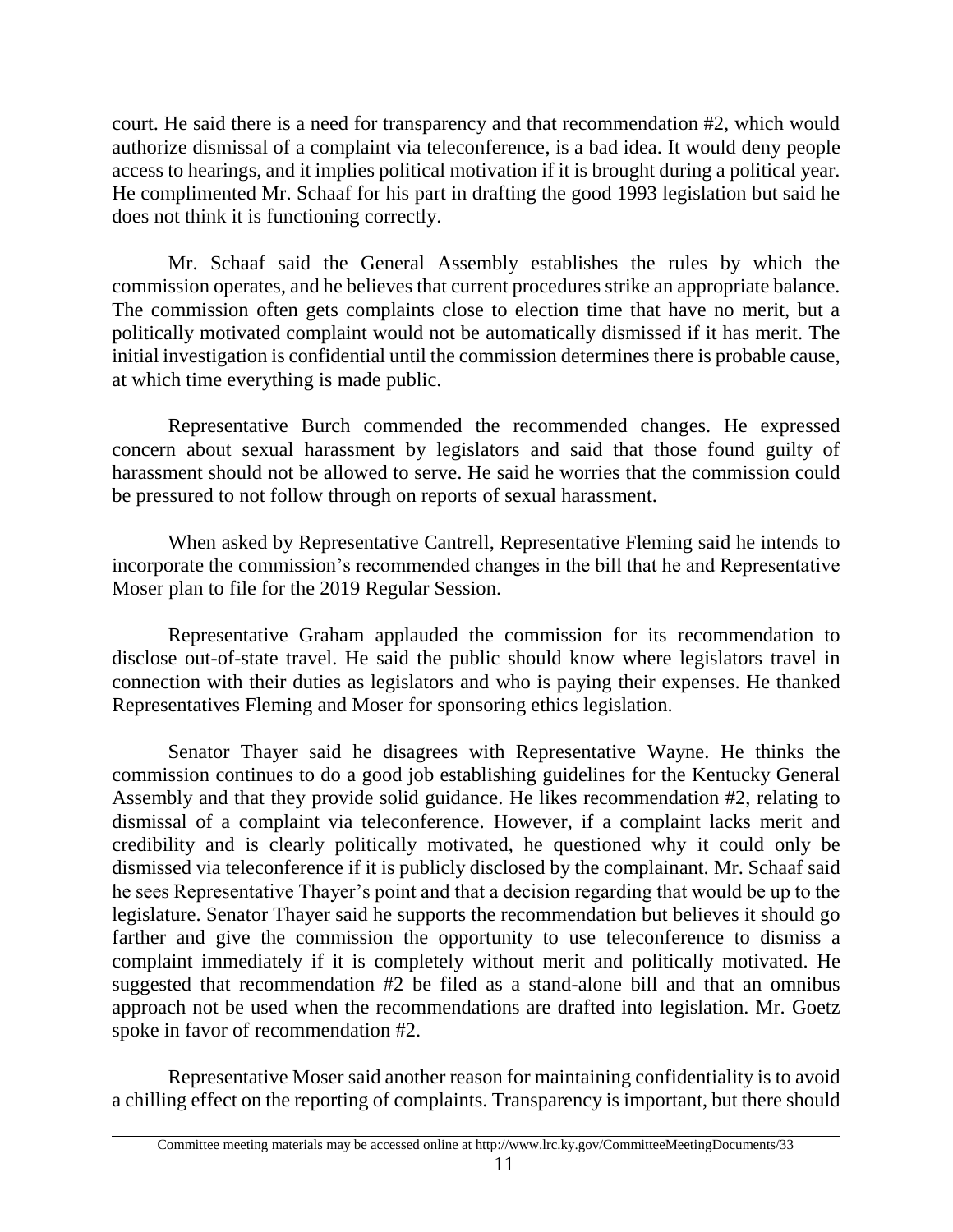be assurance that complaints will be handled in a confidential manner. Any wrongdoing will eventually be made public.

Representative Fischer asked whether some members of the legislature had been correct in their assessment that the commission lacked sufficient authority to investigate and issue recommendations last January when allegations of sexual harassment arose in the legislature. At the time, though, they were convinced of the authority that Section 39 of the Kentucky Constitution gives to each house of the General Assembly. Ms. Hendrix said there was not a provision in the ethics code that specifically defined sexual harassment as an ethical violation, but there is a provision that references seeking special advantage or special treatment as a legislator. The proposed recommendations address the need for a better definition of that type of conduct. She said other state legislatures are looking at creating a better definition. Mr. Schaaf said that the recommendations would not impact the legislature's constitutional authority. Attorneys for respondents in the aforementioned cases that were characterized as sexual harassment have argued that the commission does not have specific authority. The commission proceeded under the statute that relates to misuse of office but believes that specific authorizing language should be added to the ethics code.

When asked by Representative Bechler, Mr. Schaaf reviewed the complaint notification process. He said that the respondent against whom a complaint is filed learns about it immediately.

Referring to an earlier discussion, Representative Bechler said that he is against quota systems for any individual, race, creed, or color, and that he would object to race being used as a standard for membership on the commission.

Representative Miller thanked the speakers for attending and for their presentation. He said he looks forward to seeing the legislation that will be forthcoming.

# **19 RS BR 164 – An Act relating to the naming of state properties, highways, bridges, and programs**

Senator Stephen West discussed 19 RS BR 164, which he plans to prefile for the 2019 Regular Session. It is identical to SB 72, which filed in the 2018 Regular Session and which passed the Senate. BR 164 prohibits naming a state building or property for any living current or former statewide constitutional officer, member of the General Assembly, justice or judge of the Court of Justice, state employee, or employee of the postsecondary education system as defined in KRS 164.001. As requested by state university officials, the legislation would not prevent an institution in the postsecondary education system from enforcing or carrying out the bona fide terms of any gift, grant conveyance, devise, or bequest from any private person, corporation, foundation, estate, or other entity contributing funds or any other thing of value to the institution as permitted by KRS 164A.615.

Committee meeting materials may be accessed online at http://www.lrc.ky.gov/CommitteeMeetingDocuments/33